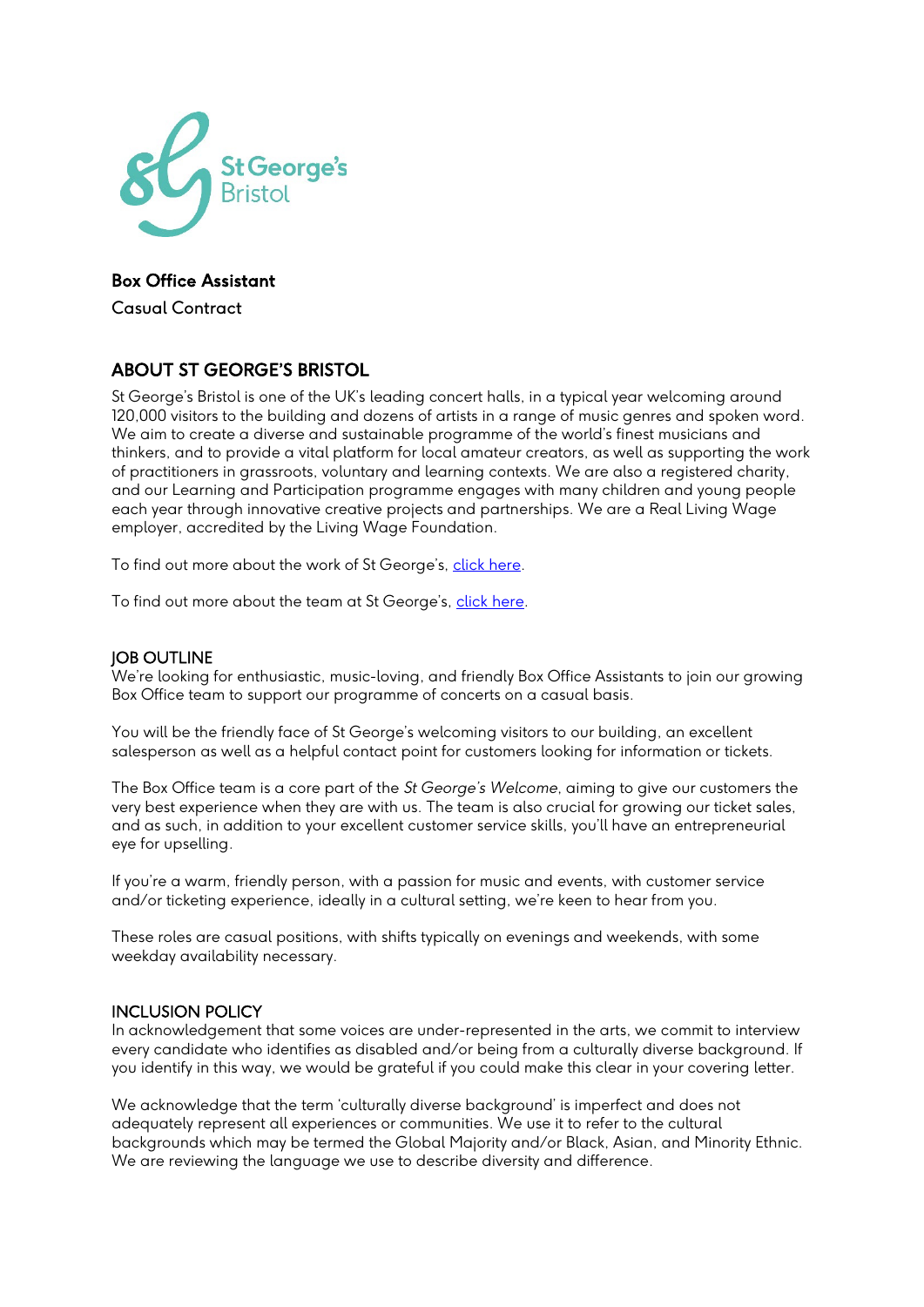# ROLE OUTLINE

- Customer service:
	- o Welcoming all visitors when they walk into Box Office.
	- o Assisting customers with access to information about events and tickets.
	- o Taking bookings and enquiries (telephone and face-to-face) using Spektrix, our ticketing system.
	- o Managing ticket collections, refunds, waiting lists and car park bookings.
	- o Managing car park rota system for blue badge-holding customers.
	- o Managing the Box Office enquiries inbox and responding to customer queries.
- Sales:
	- o Selling tickets both during our Box Office opening hours and during events.<br>
	o Upselling offers and deals on tickets (and any merchandise).
	- o Upselling offers and deals on tickets (and any merchandise).<br>
	o Identifying and fulfilling opportunities to sell additional tickets
	- Identifying and fulfilling opportunities to sell additional tickets to customers, or to encourage charitable donations.
	- o Cash-handling.
- Information:
	- o Ensuring familiarity with the concert programme, food and drink offer, and other things going on at St George's.
	- o Data entry, customer list management and maintaining listings on Spektrix.
- Point of Sale:
	- o Ensuring the Box Office is kept tidy and welcoming.
	- o Identifying out of date leaflets and recycling them.
	- o Managing the poster displays at the direction of the Marketing Department.
- Other duties:
	- o Fulfilling other tasks as directed by the Box Office Manager, Box Office Coordinator, or Head of Marketing & Communications.
	- o Support the Box Office team when unexpected changes happen (dropped shifts or shift swap requests) through regular communication with the team (using Microsoft Teams – provided by St George's).

| <b>Essential</b>     |                                                                     |  |
|----------------------|---------------------------------------------------------------------|--|
| Experience           | Customer service and/or sales experience                            |  |
|                      | Data entry experience                                               |  |
| Knowledge            | Minimum A-Level education or equivalent                             |  |
| Skills and abilities | Excellent written and verbal communication skills                   |  |
|                      | Computer literate and confident - Microsoft 365                     |  |
|                      | Basic understanding of databases                                    |  |
|                      | Basic understanding of POS systems and/or ticketing                 |  |
|                      | Methodical and accurate, with good time management skills           |  |
| Personal qualities   | Friendly and welcoming; ability to work with a wide range of people |  |
|                      | Passionate about music and the arts                                 |  |
|                      | Willing to be flexible in working hours                             |  |
|                      | Professional and proactive approach                                 |  |
|                      | Team player                                                         |  |

#### PERSON SPECIFICATION